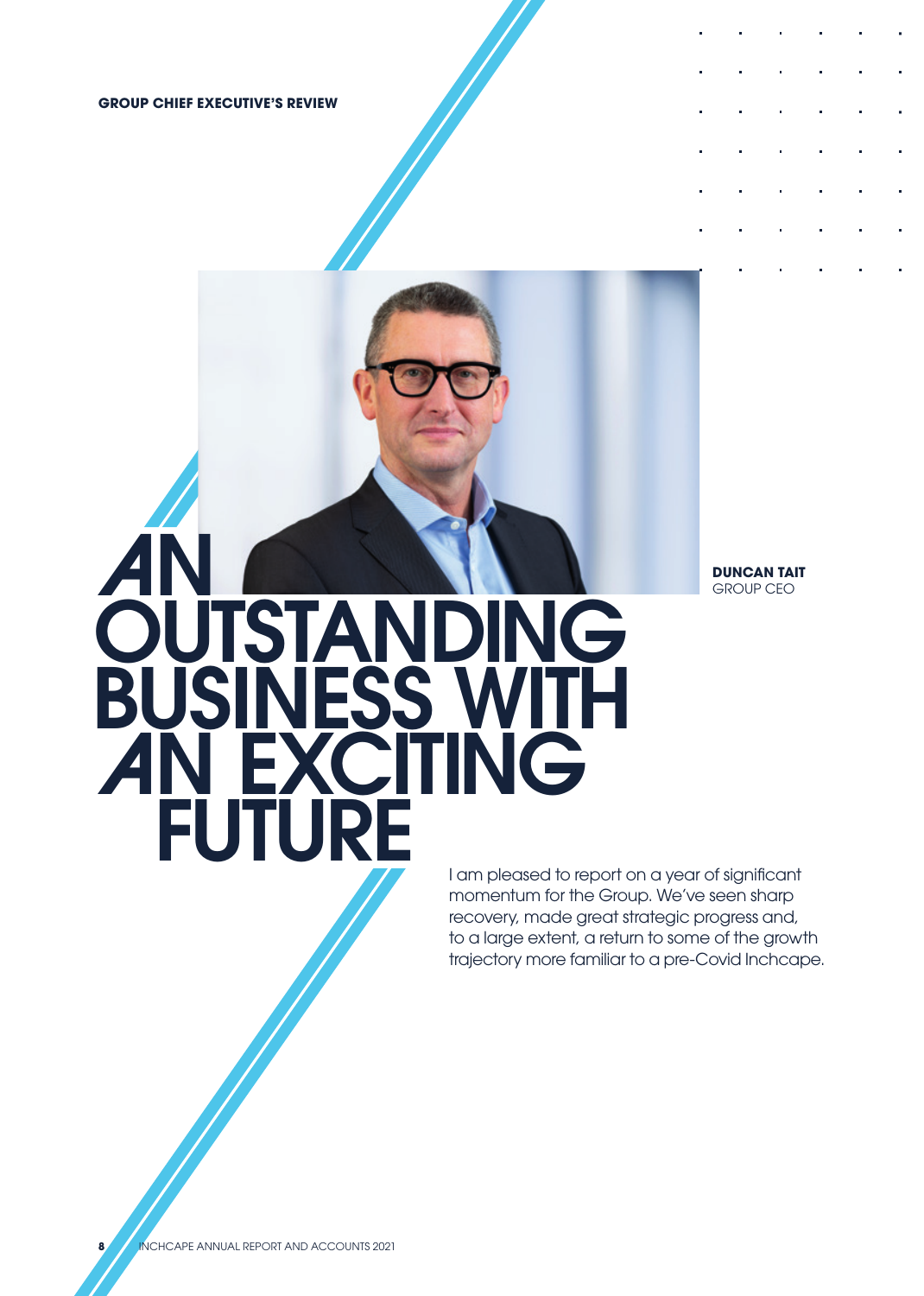Like businesses the world over, we faced some uncertainty at the start of the year because of the continued challenges brought by the pandemic. I am delighted to report, however, that we recovered well, adapted to new ways of working, and achieved a performance during 2021 that has exceeded expectations. It's testament to the resilience of our business, and the determination and ingenuity of our people, that we performed ahead of the market and we emerged with great optimism for the future.

# **PERFORMANCE**

The momentum we built coming out of the most severe restrictions of 2020 propelled the business to an excellent performance overall, thanks to the hard work of our thousands of colleagues around the world. Having joined the Group during the first year of the pandemic, seeing the resolve and resilience of our people left me in no doubt that we would quickly thrive again, and I am delighted to say this confidence was borne out in our results.

Revenues were £7.6bn, an increase of 12% on 2020 as we began our recovery to pre-pandemic levels. We delivered profit (before tax and exceptional items) of £296m, a 131% rise on the prior year and driven by both strong execution and higher vehicle gross margins. We were also highly cash generative in the year, booking free cash flow of £289m which has resulted in the further strengthening of our financial position.

We talked in our updates during the year about the global shortage of semiconductors which has affected manufacturers' post-pandemic recovery. Although demand is high, there's a significant impact on the supply of new vehicles and we are expecting constraints to continue well into 2022.

Despite the external challenges we have seen in 2021, our teams continued to deliver against expectations every day. They also continued to innovate at speed, to build our capabilities in digital, and to grow the business through acquisition and contract wins.

Additionally in 2021, we launched our new strategy and our Responsible Business plan, which you can read more about below. In all, we can look back on 2021 as a year of significant recovery and progress that I am confident will prove to be a springboard to accelerated performance and growth in the years to come.

# **STRATEGIC DEVELOPMENT**

In last year's Report, I described how we were embarking on a new phase of the Group's journey. With strong foundations in place following a period of growth and forward momentum, our new strategy is all about preparing the Group for the future and has Distribution Excellence and Vehicle Lifecycle Services (VLS) at its heart.

We have called our new strategy 'Accelerate', and it will build on our strong foundations through cuttingedge digital technology and smart use of data as described on page 13.

Over the past year, we've made progress in rolling out Accelerate across the Group. In particular, we've advanced our digital capabilities in a number of important areas.

Our omni-channel platform, (known internally as DXP for Digital eXperience Platform) offers customers a seamless, continuous customer experience, however they choose to interact with us. At the start of the year, the platform was available in just one country. During 2021 we've extended its availability to 27 markets, with 11 OEMs now live on the platform. The initial signs are very exciting with the platform driving significantly better sales conversion rates.

DXP is part of a wider platform that we've been further developing during the past year. It spans a host of digital capabilities that I believe can position Inchcape as the undisputed number one distribution partner of choice for OEMs. DAP (our Digital Analytics Platform) is another component of this wider platform. It provides advanced analytics and machine learning, leveraging our data and driving smarter, faster and better business decisions which results in improved performance across lead management, customer retention and pricing.

During 2021, we established two digital delivery centres (DDCs) as we embarked on our technological transformation. There are already over 500 'Inchcapers' working in the DDCs, providing 24/7 services and solutions

which has significantly increased our internal digital delivery capability. In the year we also established our Global Business Services in partnership with Cognizant to manage the majority of our transactional finance operations and enable smarter business partnering within the finance function.

Collectively, these services are helping the Group to be more responsive and efficient, providing an ecosystem of connected technology – a 'plug and play' platform for our OEM partners that facilitates their preferred route to market. I firmly believe this platform can help us build a highly effective automotive distribution capability and service for automotive partners.

While Distribution Excellence is one cornerstone of our Accelerate strategy, the other is centred around VLS which has untapped potential for us across all our markets. This will be all about placing more emphasis on capturing the lifetime value of both customers and vehicles.

Specifically, we have developed an approach to maximising the opportunity presented by the second and third stages of a vehicle's lifecycle – in other words, its life beyond the original sale as a new vehicle. We'll do this by providing an aggregator service in markets where the service doesn't already exist; something that fits with our wellestablished approach of building distribution businesses in small to medium-sized markets. Our omnichannel used vehicle platform, **bravoauto** is now ready to scale and is rolling out globally. This represents an exciting new opportunity for us, as does our digital parts platform which is at an earlier stage of development but will also accelerate during 2022.

# **BUSINESS DEVELOPMENT**

In line with our focus on markets with high growth potential, we continued to further expand our distribution footprint, agreeing deals that will add annualised revenue of £200m. In addition to leveraging our existing geographic and brand footprint, these deals will give us access to new markets and brand partners.

In December 2021 we announced an acquisition of a distribution business in the Caribbean, a new territory for the Group, where we will distribute vehicles for Suzuki, Mercedes-Benz, Subaru and Chrysler – a new OEM brand partner in our portfolio.